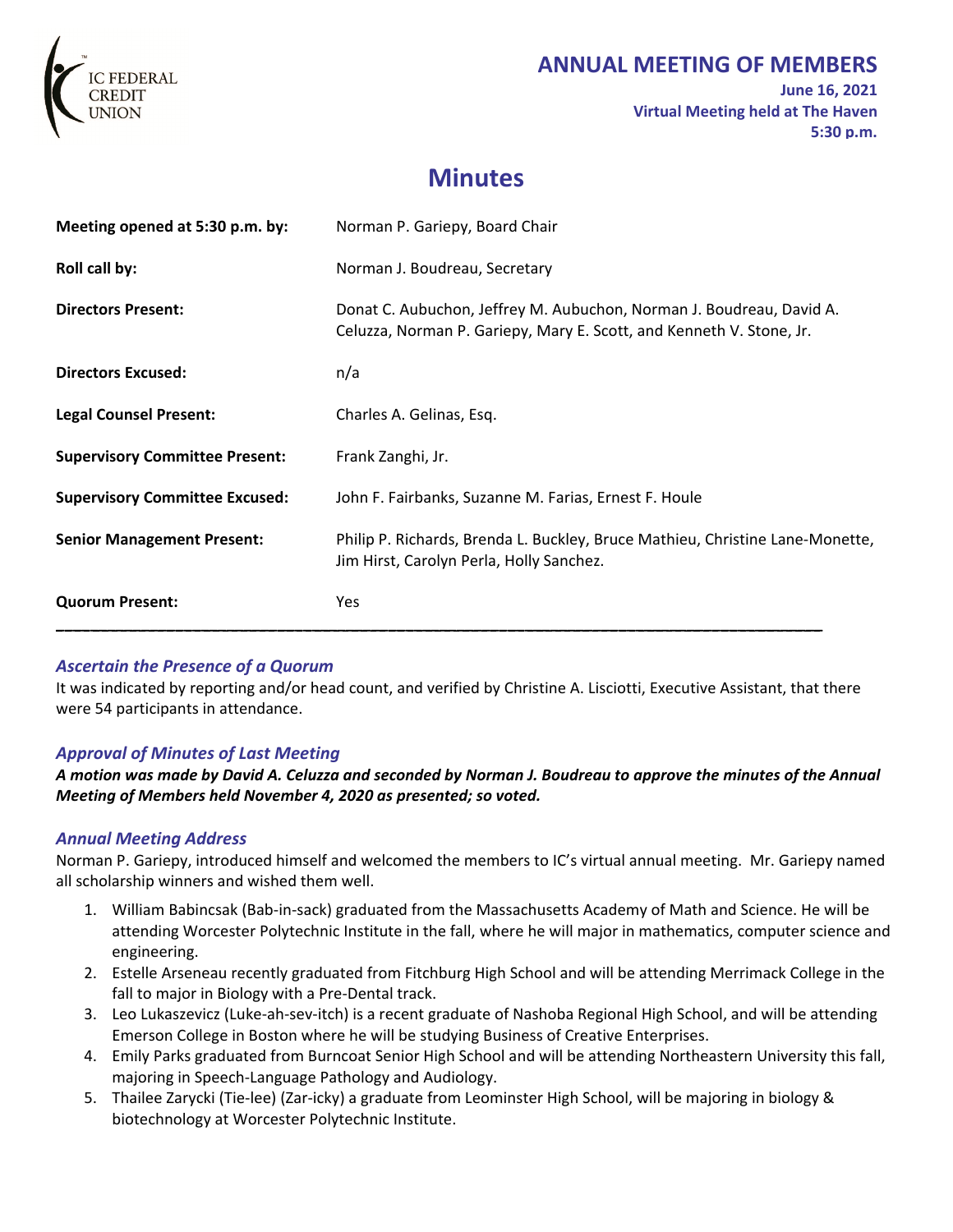Annual Meeting Minutes June 16, 2021 Page 2

Lastly, he thanked the Board of Directors and Supervisory Committee for their time and talents to support management, the staff and all of IC's members.

### *Report of the Financial Officer*

Christopher P. Hendry presented the report of the Financial Officer as follows:

#### **As of December 31, 2020:**

|                                            |    | \$\$\$s In Millions |
|--------------------------------------------|----|---------------------|
| Cash & Cash Equivalents                    | \$ | 166,102             |
| <b>Investment Securities</b>               | Ş  | 60,919              |
| <b>Total Loans, Net</b>                    | Ş  | 329,887             |
| Property, Plant & Equipment                |    | 4,533               |
| Deposit with the N.C.U.S.I.F.              |    | 4,344               |
| <b>Other Assets</b>                        | \$ | 5,371               |
| <b>Total Assets</b>                        |    | 571,156             |
| <b>Total Shares</b>                        | \$ | 497,687             |
| Total Borrowings & Amounts Held for Others | \$ | 2,411               |
| <b>Other Liabilities</b>                   | \$ | 4,697               |
| <b>Total Capital</b>                       |    | 66,361              |

#### *Report of the Supervisory Committee*

David A. Celuzza, committee chair, introduced/thanked the Members of the Supervisory Committee: Suzanne M. Farias, Frank Zanghi, Jr., Ernest F. Houle and John F. Fairbanks. He proceeded to explain the role of the Supervisory Committee, which is one of oversight. The Committee is charged with ensuring that Management's financial reporting objectives have been met and that Management's practices and procedures properly safeguard Member's assets.

David A. Celuzza reported that for the year 2020, he was pleased to report that the Credit Union's independent certified public accounting firm, CliftonLarsonAllen, again issued an unmodified opinion on the Credit Union's 2020 financial statements, and once again, issued no Management Letter. David A. Celuzza then presented the financial results for the Credit Union during fiscal 2020.

#### **For the Year Ended December 31, 2020:**

|                                                   |    | \$\$\$s In Millions |
|---------------------------------------------------|----|---------------------|
| <b>Interest on Loans</b>                          |    | 14,676              |
| Interest on Investments                           |    | 1,095               |
| <b>Other Income</b>                               |    | 5,861               |
| <b>Total Gross Income</b>                         | Ś  | 21,632              |
| <b>LESS:</b>                                      |    |                     |
| <b>Operating Expenses</b>                         |    | 15,854              |
| Provision for Loan and Lease Losses               |    | 860                 |
| <b>NCUA Regulatory Assessment</b>                 |    |                     |
| <b>Net Available for Dividends</b>                | \$ | 4,918               |
| <b>LESS:</b> Dividends & Interest Paid to Members | Ş  | 2,430               |
| <b>NET INCOMF</b>                                 |    | 2.488               |